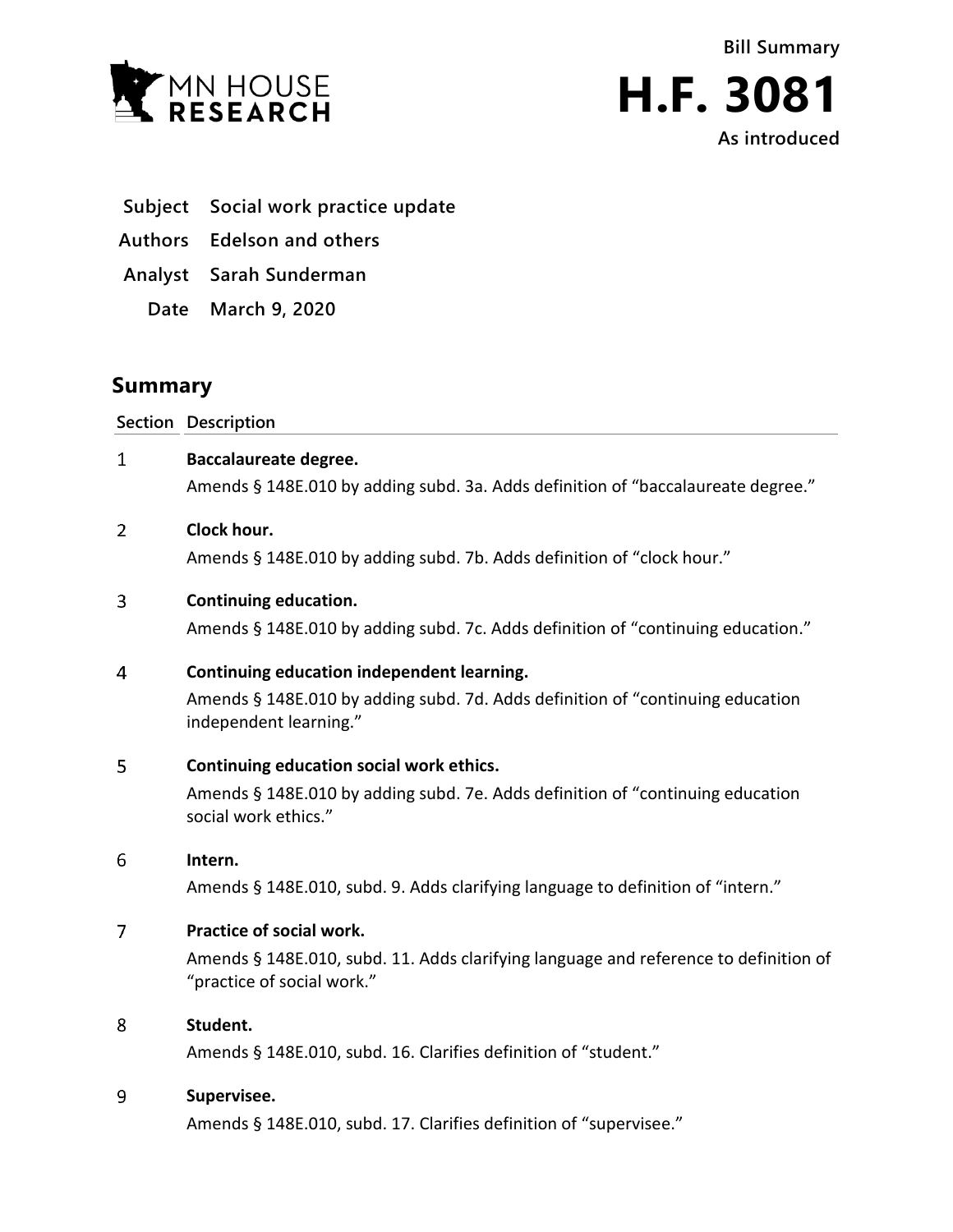#### 10 **Supervision.**

Amends § 148E.010, subd. 18. Clarifies definition of "supervision."

#### 11 **Supervisor.**

Amends § 148E.010, subd. 19. Clarifies definition of "supervisor" by adding a reference.

#### 12 **Underrepresented community.**

Amends § 148E.010 by adding subd. 20. Adds definition of "underrepresented community."

#### 13 **Scope.**

Amends § 148E.015. Clarifies section stating persons to whom chapter 148E applies.

#### 14 **Qualifications of board members.**

Amends § 148E.025, subd. 2. Modifies the required qualifications for the ten social worker board members.

#### 15 **License required.**

Amends § 148E.055, subd. 1. Adds clarifying reference; removes paragraphs relating to individuals who teach professional social work students and individuals newly employed by previously exempt agencies.

#### 16 **Qualifications for licensure by examination as a licensed social worker (LSW).**

Amends § 148E.055, subd. 2. Makes clarifying changes; adds cross-reference for criminal background checks; removes paragraphs relating to applications for licensure, supervised practice requirements, board authority to investigate application information, and educational and examination requirements.

#### 17 **Qualifications for licensure by endorsement as a licensed social worker (LSW).**

Amends § 148E.055 by adding subd. 2a. Clarifies requirements for applicants for licensure by endorsement, who have active credentials in other jurisdictions.

18 **Qualifications for licensure by examination as a licensed graduate social worker.** Amends § 148E.055, subd. 3. Makes clarifying changes; specifies that the required examination must be taken no more than six months before an applicant completes a degree; adds cross-reference for criminal background checks. Removes paragraphs relating to applications, supervised practice requirements, and licensure and examination requirements.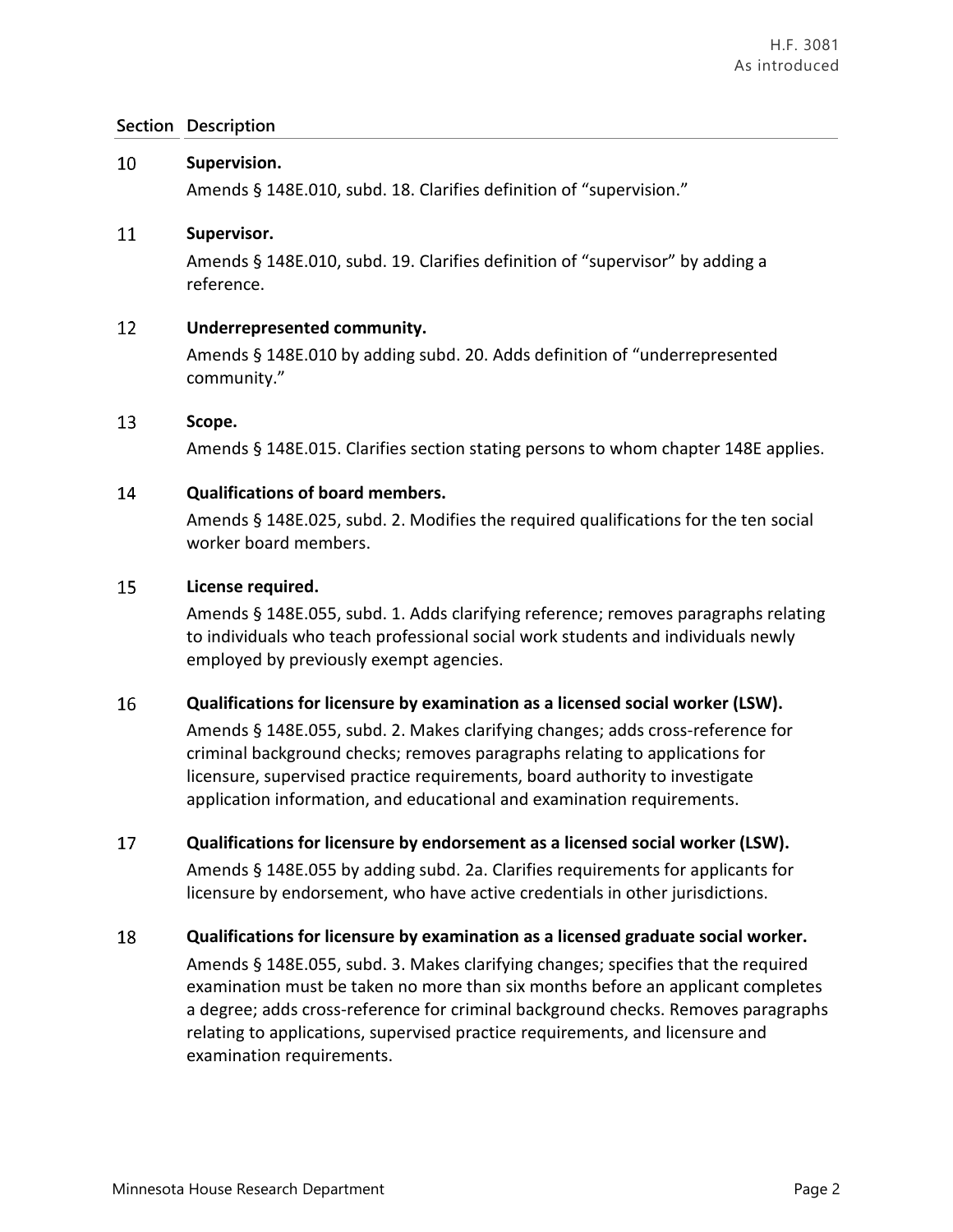### 19 **Qualifications for licensure by endorsement as a licensed graduate social worker (LGSW).**

Amends § 148E.055 by adding subd. 3a. Clarifies requirements for applicants for licensure by endorsement as a licensed graduate social worker, with a credential from another jurisdiction.

### 20 **Qualifications for licensure by examination as a licensed independent social worker (LISW).**

Amends § 148E.055, subd. 4. Makes clarifying changes; adds cross-reference for criminal background checks. Removes paragraphs relating to applications, supervised practice requirements, and licensure and examination requirements.

### 21 **Qualifications for licensure by endorsement as a licensed independent social worker (LISW).**

Amends § 148E.055 by adding subd. 4a. Clarifies requirements for applicants for licensure by endorsement as a licensed independent social worker, with a credential from another jurisdiction.

### 22 **Qualifications for licensure by examination as a licensed independent clinical social worker (LICSW).**

Amends § 148E.055, subd. 5. Makes clarifying changes; adds cross-reference for criminal background checks; requires certification and verification of clinical clock hours; increases continuing education hours from 90 to 120. Removes paragraphs relating to applications, supervised practice requirements, and licensure and examination requirements.

### 23 **Qualifications for licensure by endorsement as a licensed independent clinical social worker (LICSW).**

Amends § 148E.055 by adding subd. 5a. Clarifies requirements for applicants for licensure by endorsement as a licensed independent clinical social worker, with a credential from another jurisdiction.

#### 24 **Degrees from outside United States or Canada.**

Amends § 148E.055, subd. 6. Removes paragraph reference.

#### 25 **Void application.**

Amends § 148E.055 by adding subd. 8a. Specifies what constitutes a void application, to be returned to the applicant. Clarified and moved from previous subdivisions.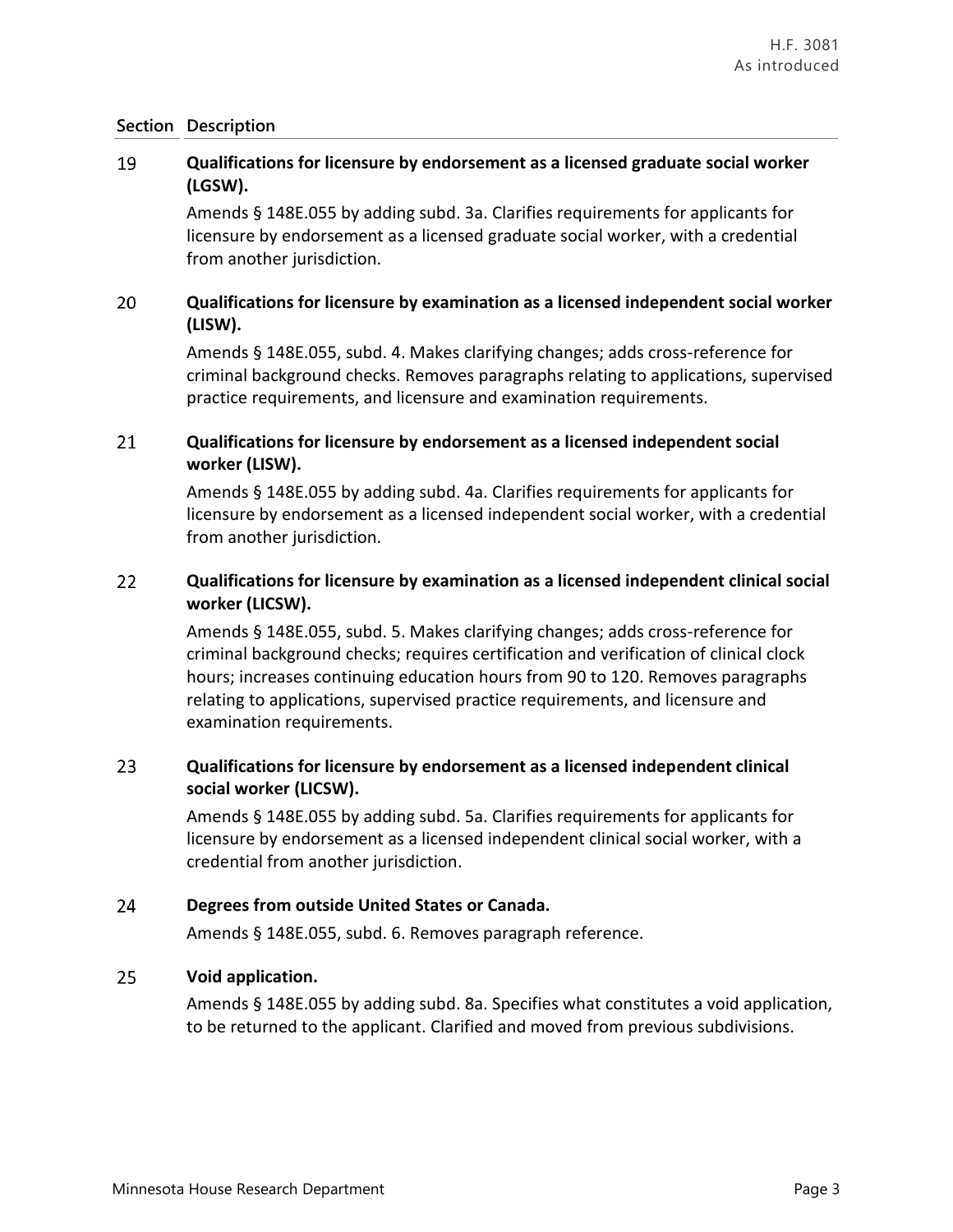#### 26 **Investigation.**

Amends § 148E.055 by adding subd. 8b. Specifies that an applicant authorizes the board to investigate and request additional information to verify license qualification. Clarified and moved from previous subdivisions.

#### $27$ **Application time limit.**

Amends § 148E.055 by adding subd. 8c. Requires all requirements to be met within one year of the date the board receives an application for licensure. Clarified and moved from previous subdivisions.

#### 28 **Effective date.**

Amends § 148E.055, subd. 9. Makes clarifying changes.

#### 29 **Expiration date.**

Amends § 148E.055, subd. 10. Makes clarifying change.

#### 30 **Change in license.**

Amends § 148E.055, subd. 11. Makes clarifying changes.

#### 31 **Students or persons not currently licensed in other jurisdiction.**

Amends § 148E.060, subd. 1. Makes clarifying changes for temporary license issuance to students or otherwise unlicensed persons meeting certain requirements. Specifies effective dates for temporary licenses, and restrictions on title usage and practice.

#### $32<sub>2</sub>$ **Persons currently licensed in another jurisdiction.**

Amends § 148E.060, subd. 2. Makes clarifying changes for temporary license issuance for persons credentialed to practice in another jurisdiction meeting certain requirements. Specifies effective dates for temporary licenses, and restrictions on title usage and practice.

#### 33 **Applicants graduating from programs in candidacy status.**

Amends § 148E.060, subd. 2a. Makes clarifying changes for temporary license issuance for applicants who are students or graduates in candidacy status. Specifies effective dates for temporary licenses, and restrictions on title usage and practice.

#### 34 **License renewal notices.**

Amends § 148E.070, subd. 2. Clarifies license renewal notice provision to allow electronic notice.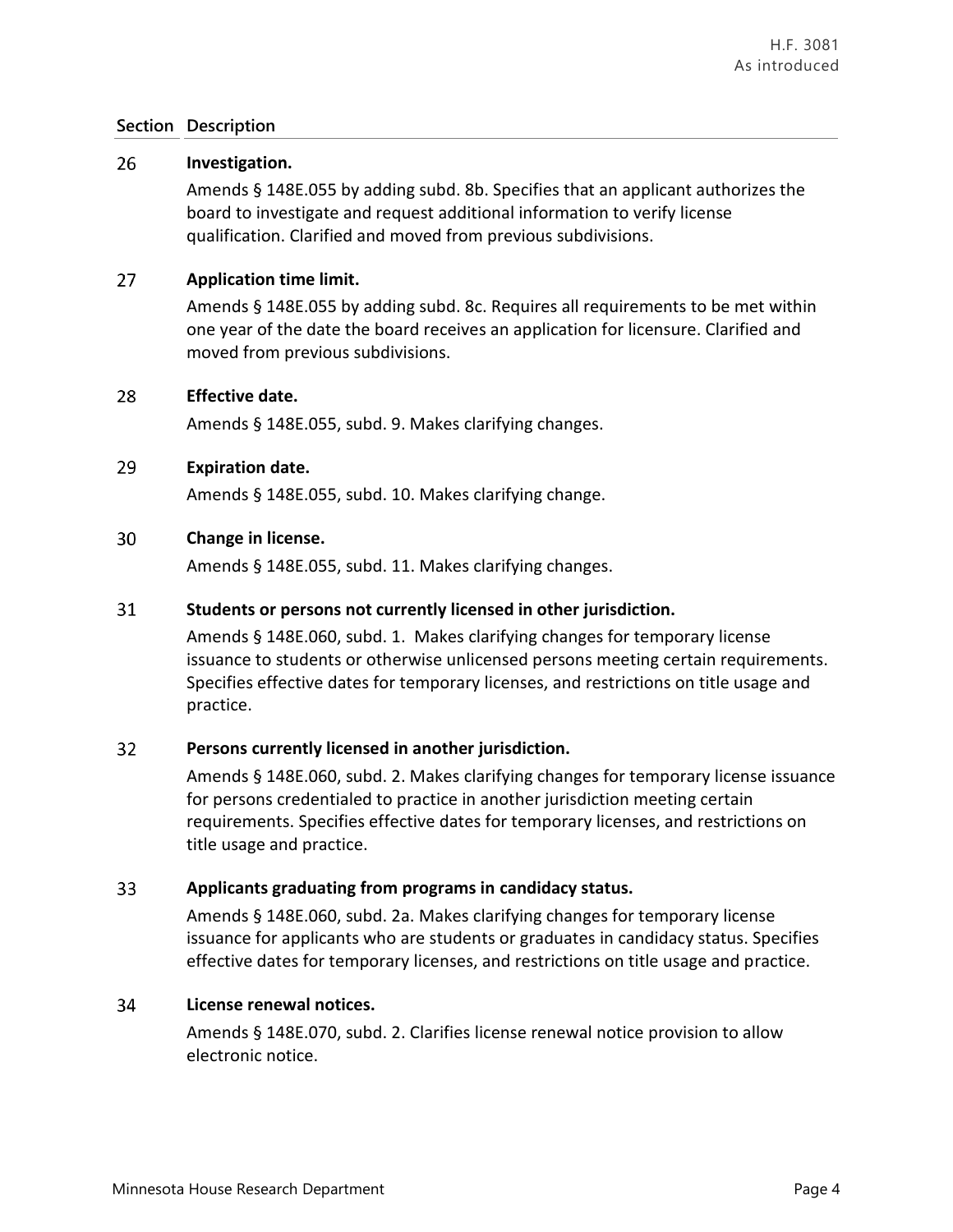#### 35 **Submitting license renewal applications.**

Amends § 148E.070, subd. 3. Makes clarifying changes, updates references.

#### 36 **Expired license.**

Amends § 148E.070, subd. 5. Makes clarifying changes.

#### 37 **Temporary leave license status.**

Proposes coding for § 148E.0751. Creates new temporary leave license status, for persons not engaged in the practice of social work, for up to four consecutive years. Provides for return to active status, specifies prohibited practices and title usage, and allows the board to resolve pending complaints against a licensee before approving an application for temporary leave license status.

#### 38 **Emeritus inactive license status.**

Proposes coding for § 148E.0752. Creates new emeritus inactive license status, for persons retired from the practice of social work. Provides for return to active status within four years, specifies prohibited practices and title usage, and allows the board to resolve pending complaints against a licensee before approving an application for emeritus inactive license status.

#### 39 **Emeritus active license status.**

Proposes coding for § 148E.0753. Creates new emeritus active license status, for persons retired from the practice of social work, but who engage in permitted limited practice, outlined in subdivision 2. Provides for renewal and return to active license status, specifies title usage, and allows the board to resolve pending complaints against a licensee before approving an application for emeritus active license status.

#### 40 **Reactivations.**

Amends § 148E.080. Removes subdivision relating to mailing notices to licensees on temporary leave; adds subdivision providing for reactivation from temporary leave license status. Clarifies provisions for reactivation from emeritus inactive license status, restoration of an expired license, continuing education requirements upon reactivation, restoration of a voluntarily terminated license, and reactivation from emeritus active status.

#### 41 **Voluntary termination license status.**

Amends § 148E.085. Makes clarifying changes and specifies application requirements for voluntary termination of a license. Provides for return to active license status, specifies prohibited title usage, and allows the board to resolve pending complaints against a licensee before approving a request for voluntary termination.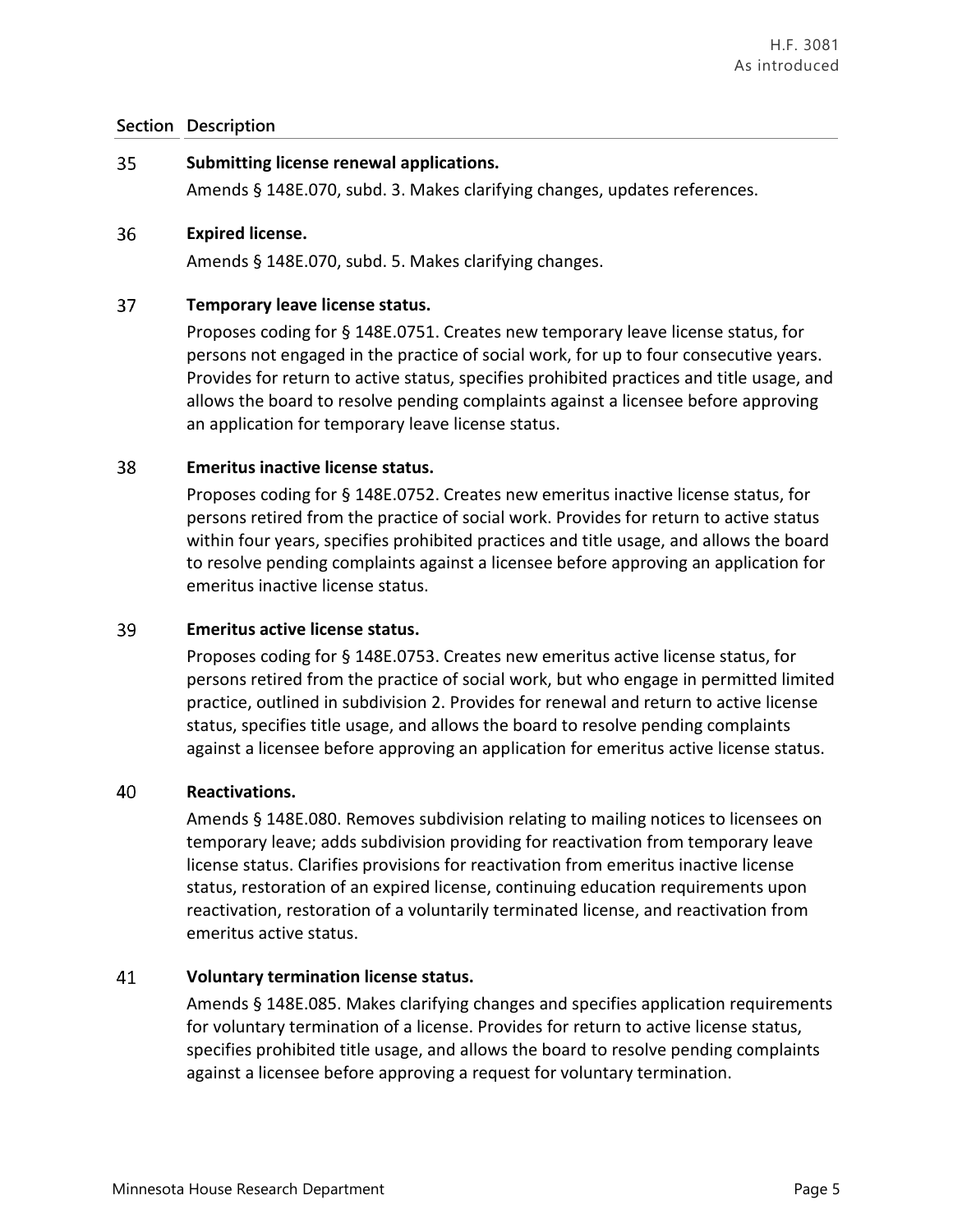#### 42 **License wall certificate.**

Amends § 148E.095, subd. 1. Clarifies process for request for duplicate license wall certificate.

#### 43 **Total clock hours required.**

Amends § 148E.130, subd. 1. Clarifies continuing education clock hours requirements, and specifies subjects that must be completed.

#### 44 **Acceptable content.**

Amends § 148E.130 by adding subd. 8. Specifies basic requirements for continuing education content.

#### 45 **Acceptable continuing education activities.**

Amends § 148E.130 by adding subd. 9. Lists activities that are considered for continuing education, and providers through which activities may be completed.

#### 46 **Extension.**

Amends § 148E.130 by adding subd. 10. Allows the board to grant a one-time extension to complete continuing education hours at the time of licensure renewal.

#### 47 **Records retention; licensees.**

Amends § 148E.130 by adding subd. 11. Requires licensees to maintain documentation of continuing education clock hours for one year following the licensee's license expiration date. Specifies information that must be documented.

#### 48 **Audits.**

Amends § 148E.130 by adding subd. 12. Allows the board to audit licensees at the time of renewal or reactivation to determine compliance with continuing education requirements.

#### 49 **Continuing education providers.**

Amends § 148E.145. Specifies requirements for board approval of continuing education providers; makes clarifying changes; requires providers to maintain specified information for three years after each program activity; allows the board to audit providers to determine compliance; allows the board to revoke approval.

#### 50 **Repealer.**

Repeals §§ 148E.045; 148E.055, subdivisions 7 and 8; 148E.060, subdivisions 3, 4, 5, 6, 7, 8, 9, 10, 11, and 13; 148E.075, subdivisions 1, 1a, 1b, 2, 3, and 8; 148E.095, subdivision 2; 148E.130, subdivisions 2, 3, 4, 5, 6, and 7; 148E.135; 148E.140; 148E.150; 148E.155; 148E.160; 148E.165; and 148E.170.